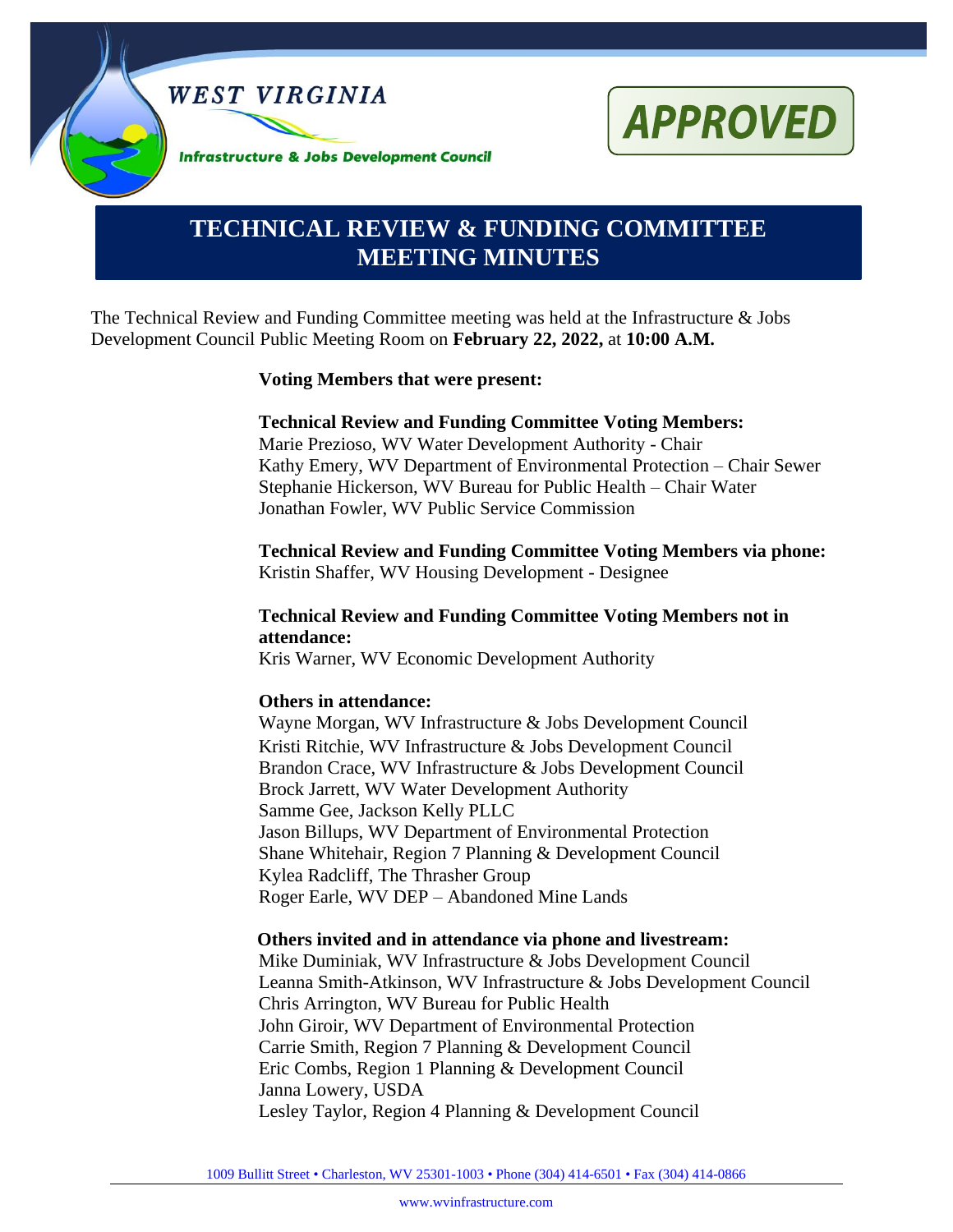Technical Review & Funding Committee Meeting Minutes February 22, 2022 Page 2 of 11

|                                      | Zack Wright, The Thrasher Group<br>Anthony Brown, The Thrasher Group<br>Stacy Fowler, Thompson & Litton<br>Logan Alastanos, The Thrasher Group<br>Whytni Cline, Jackson & Kelly PLLC<br>Leslie Stone-Smith, US Army Corp of Engineers |
|--------------------------------------|---------------------------------------------------------------------------------------------------------------------------------------------------------------------------------------------------------------------------------------|
| <b>Call to Order</b>                 | Chair Marie Prezioso called the meeting to order and verified a quorum was<br>present.                                                                                                                                                |
| <b>Approval of</b><br><b>Minutes</b> | Chair Prezioso asked for approval of the draft minutes of <b>January 25, 2022</b> .<br>Kathy Emery moved for approval and Jonathan Fowler seconded the motion. The<br>motion passed.                                                  |

#### **Canaan Valley PSD (2015S-1604) Line Extension – District 1 (Cost and Funding Change)**

Wayne Morgan described the request.

The Technical Review and Funding Committee recommends Canaan Valley PSD pursue a \$1,000,000 CWSRF Debt Forgiveness Loan, a \$1,905,000 CWSRF Loan (0.75%, 30 yrs., 0.25% AF), and a \$500,000 IJDC District 1 Grant for an estimated cost of \$3,405,000.

Ms. Emery moved that the recommendation be approved, Mr. Fowler seconded the motion. The motion passed.

### **Greater Harrison County PSD (2021S-2053) Woodstock Heights Extension – District 1 (New Application)**

Ms. Emery described the application, and it is technically feasible.

The Technical Review and Funding Committee recommends the Greater Harrison PSD pursue a \$500,000 CWSRF Debt Forgiveness Loan and a \$500,000 IJDC District 1 Grant for an estimated project cost of \$1,000,000.

Ms. Emery moved that the recommendation be approved, Mr. Fowler seconded the motion. The motion passed.

#### **Nutter Fort, Town of (2021S-2059) System Improvements – District 1 (New Application)**

Ms. Emery described the application, and it is technically feasible.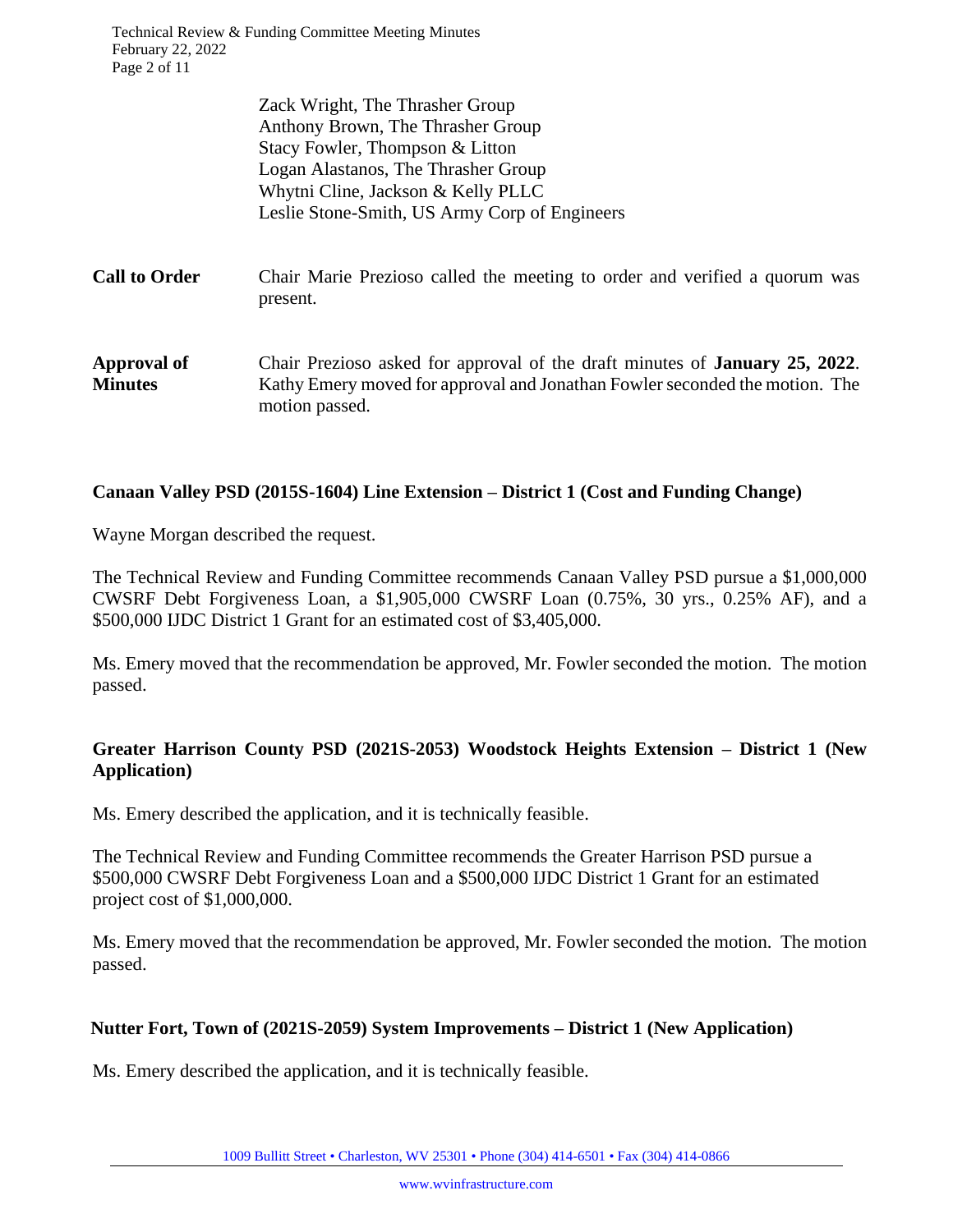The Technical Review and Funding Committee recommends the Town of Nutter Fort pursue a \$1,000,000 CWSRF Debt Forgiveness Loan and a \$1,000,000 IJDC District 1 Grant for an estimated project cost of \$2,000,000.

Ms. Emery moved that the recommendation be approved, Mr. Fowler seconded the motion. The motion passed.

There was a discussion regarding the Town's audits. Kylea Radcliff and Logan Alastanos (The Thrasher Group) confirmed the audits are being brought up to date and the auditor is to be on site this week to do their field work and should have a report completed within the next month.

#### **Parkersburg Utility Board (2019S-1841) Hill Avenue Extension – District 1 (Cost and Funding Change)**

Mr. Morgan described the request.

The Technical Review & Funding Committee recommends the City of Parkersburg pursue a \$1,600,000 CDBG (SCBG) Grant.

Ms. Emery moved that the recommendation be approved, Mr. Fowler seconded the motion. The motion passed.

#### **West Union, Town of (2021S-2045) System Improvements – District 1 (Tabled New Application)**

Ms. Emery described the application, and it is technically feasible.

The Technical Review Members recommend the Town of West Union application be tabled until May  $24<sup>th</sup>$  to allow the project team time to provide the additional information requested in the Technical Review Comments.

Ms. Emery moved that the recommendation be approved, Mr. Fowler seconded the motion. The motion passed.

### **Flatwoods Canoe Run PSD (2021S-2051) Holly Gray Park Extension – District 2 (New Application)**

Ms. Emery described the application, and it is technically feasible.

The Technical Review and Funding Committee recommends the Flatwoods Canoe Run PSD pursue a \$1,815,000 ARC Grant, a \$200,000 USDA Grant, a \$1,900,622 USDA Loan (1.75%, 38 yrs.), a \$250,000 Braxton County Commission Grant, a \$300,000 IJDC District 2 Grant, and a \$350,155 IJDC District 2 Loan (2%, 30 yrs.) for an estimated project cost of \$4,815,777.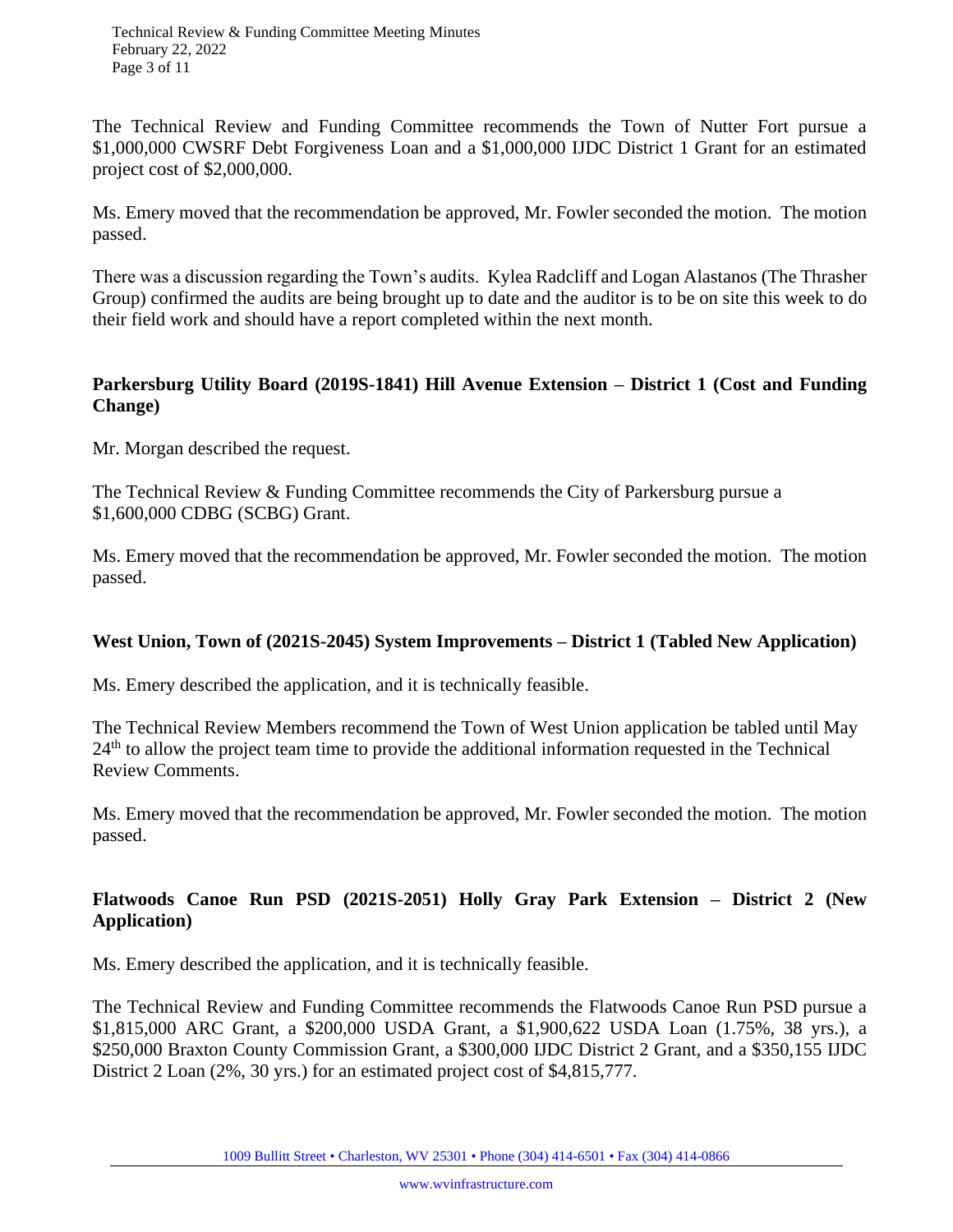Ms. Emery moved that the recommendation be approved, Mr. Fowler seconded the motion. The motion passed.

#### **Hillsboro, Town of (2020S-1902) System Improvements – District 3 (Cost and Funding Change)**

Mr. Morgan described the request.

The Technical Review and Funding Committee recommends the Town of Hillsboro pursue a \$486,300 CDBG (SCBG) Grant.

Ms. Emery moved that the recommendation be approved, Mr. Fowler seconded the motion. The motion passed.

### **Kingwood Water Works (2022C-136) Replacement of 2 PRV Stations / Critical Need – District 1 (New Application)**

Stephanie Hickerson described the application, and it is technically feasible.

The Technical Review Members recommend the City of Kingwood request to pursue a \$793,000 IJDC Critical Need (Loan or Grant) for replacement of two (2) PVR Stations be returned. This project does not appear to fit the definition of a critical need project and there are no customers currently out of service. It is further recommended that this project apply for standard project funding.

Ms. Hickerson moved that the recommendation be approved, Mr. Fowler seconded the motion. The motion passed.

### **Flatwoods Canoe Run PSD (2021W-2043) Old Route 19 System Improvements – District 2 (New Application)**

Ms. Hickerson described the application, and it is technically feasible. Ms. Hickerson noted the PSD has a score of 5 on the ETT report for the October 2021 quarter. This score is derived from a violation of the Revised Total Coliform Rule. This violation will need to be resolved.

The Technical Review and Funding Committee recommends Flatwoods Canoe Run PSD pursue a \$500,000 IJDC District 2 Grant and a \$1,300,000 IJDC District 2 Loan (2%, 30 yrs.) for an estimated project cost of \$1,800,000.

Ms. Hickerson moved that the recommendation be approved, Ms. Emery seconded the motion. The motion passed.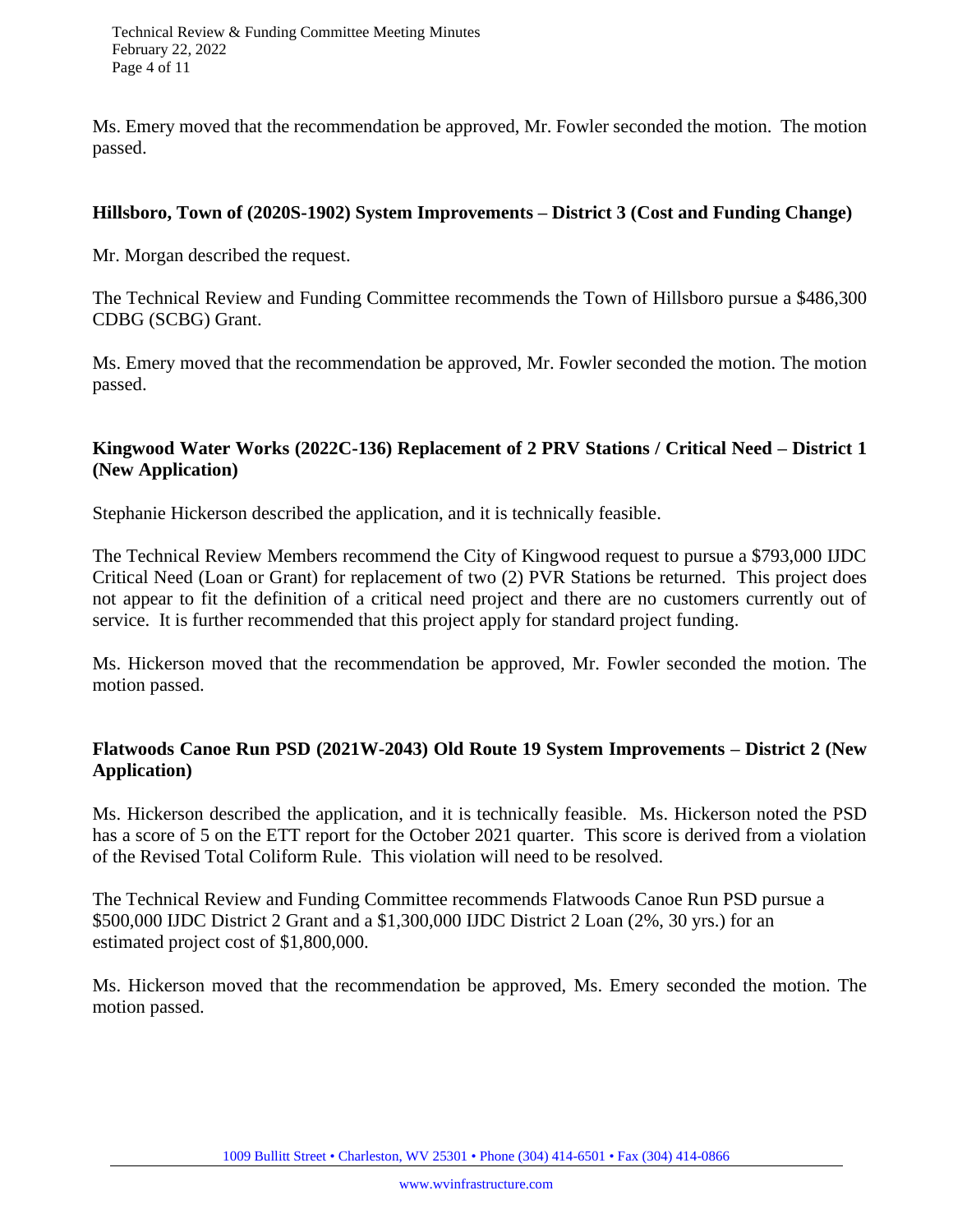#### **Romney, City of (2020W-1881) System Improvements – District 2 (Scope, Cost, and Funding Change)**

Ms. Hickerson described the application, and it is technically feasible.

The Technical Review and Funding Committee recommends the City of Romney pursue a \$758,000 USDA Grant, a \$1,687,000 USDA Loan (1.87%, 38 yrs.), a \$500,000 IJDC District 2 Grant, and a \$200,000 IJDC District 2 Design Loan (2%, 30 yrs.) for an estimated project cost of \$3,145,000.

Ms. Hickerson moved that the recommendation be approved, Mr. Fowler seconded the motion. The motion passed.

#### **Spencer, City of (2020W-1912) System Improvements – District 2 (Cost and Funding Change)**

Mr. Morgan described the request.

The Technical Review and Funding Committee recommends the City of Spencer pursue a \$1,200,000 CDBG (SCBG) Grant.

Ms. Hickerson moved that the recommendation be approved, Mr. Fowler seconded the motion. The motion passed.

### **Alderson, Town of (2019W-1833) System Improvements & Riverside Extension – District 3 (Scope, Cost, and Funding Change)**

Ms. Hickerson described the request, and it is technically feasible.

The Technical Review Members recommend the Town of Alderson request be returned as the project team has determined that the new cost and funding scenario will impact rates and they have not completed a revised cash flow or DRAFT Rule 42 for review.

Zack Wright (The Thrasher Group) stated the accountant is working on the revised DRAFT Rule 42.

Ms. Hickerson moved that the recommendation be approved, Ms. Emery seconded the motion. The motion passed.

### **Bluewell PSD (2016W-1629) Browning-Lambert Mountain Extension – District 3 (Cost and Funding Change)**

Mr. Morgan described the request.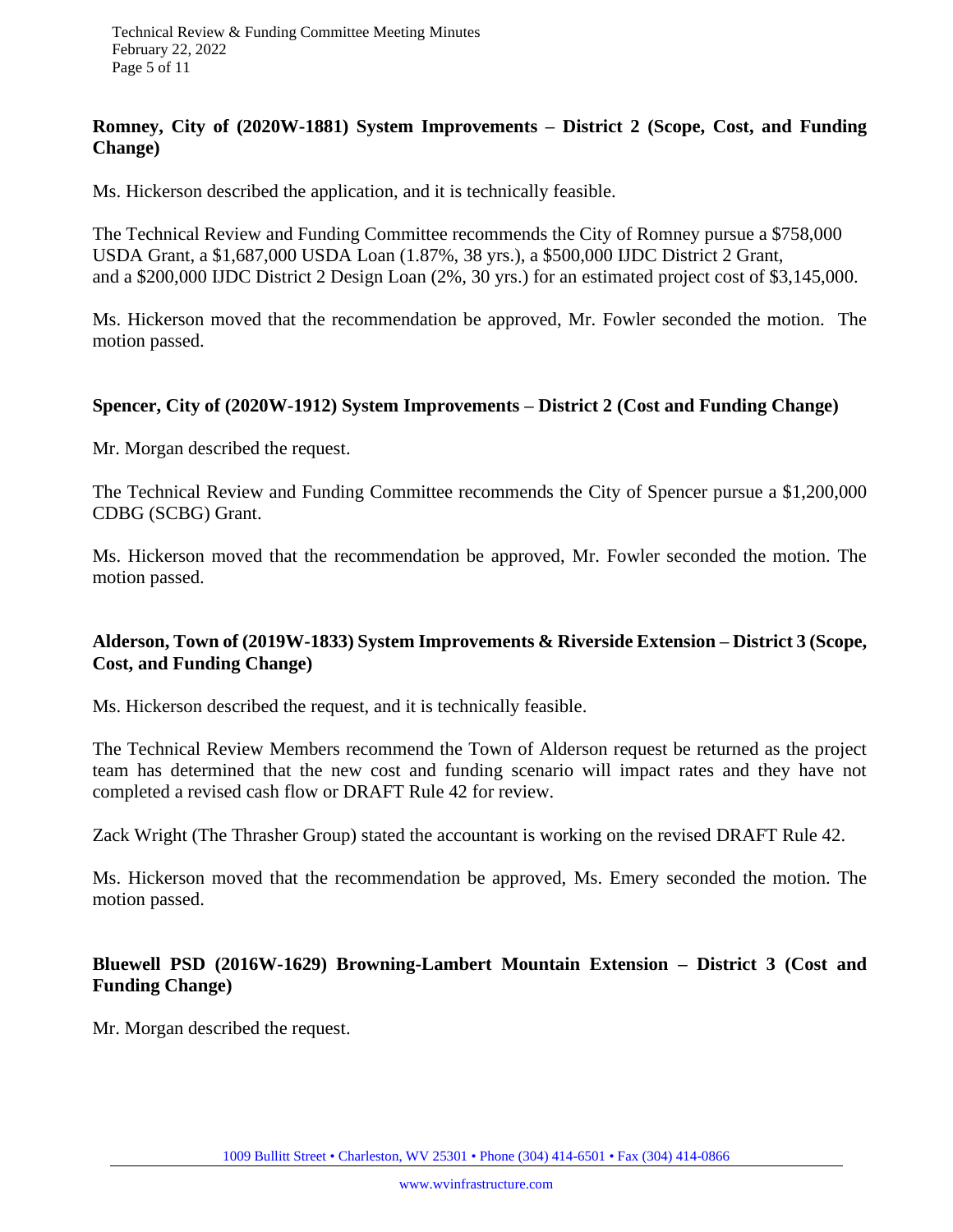The Technical Review and Funding Committee recommends the Bluewell PSD (District) pursue a \$1,449,000 USDA Grant, a \$2,481,000 USDA Loan (1.375%, 40 yrs.), and a \$500,000 IJDC District 3 Grant for an estimated cost of \$4,430,000.

Ms. Hickerson moved that the recommendation be approved, Mr. Fowler seconded the motion. The motion passed.

### **Cool Ridge-Flat Top PSD (2021W-2057) Ellison Ridge Extension – District 3 (New Application)**

Ms. Hickerson described the application, and it is technically feasible.

The Technical Review and Funding Committee recommends the Cool Ridge-Flat Top PSD pursue a \$1,142,000 US EDA Grant and a \$800,000 ARC Grant for an estimated project cost of \$1,942,000.

Ms. Hickerson moved that the recommendation be approved, Ms. Emery seconded the motion. The motion passed.

### **Gary, City of (2020W-1909) System Improvements – District 3 (New Application)**

Ms. Hickerson described the application, and it is technically feasible. Ms. Hickerson noted this project was requesting AML funding and it will need to be determined if the project qualifies. Ms. Hickerson further noted the City of Gary was classified as a failing system and is therefore currently ineligible for DWTRF funds.

The Technical Review Members recommend the City of Gary application be tabled until May 24, 2022, to provide time for the applicant to meet with regulatory agencies.

There was a discussion regarding funding. It was requested the project team schedule a meeting to discuss regionalization opportunities that may provide for a long-term solution.

Ms. Hickerson moved that the recommendation be approved, Mr. Fowler seconded the motion. The motion passed.

### **Pineville, Town of (2020W-1891) System Improvements – District 3 (Funding Change)**

Mr. Morgan described the request.

The Technical Review and Funding Committee recommends the Town of Pineville pursue a \$550,000 (1%, 30 yrs., 0.25% AF) DWTRF Design Loan, a \$75,000 Local Contribution (\$50,000 Pineville & \$25,000 Wyoming County Commission), a \$500,000 IJDC District 3 Grant, a \$2,218,283 IJDC District 3 Loan (2%, 30 yrs.), a \$5,000,000 US EDA ARPA EAA Grant for an estimated project cost of \$8,343,283.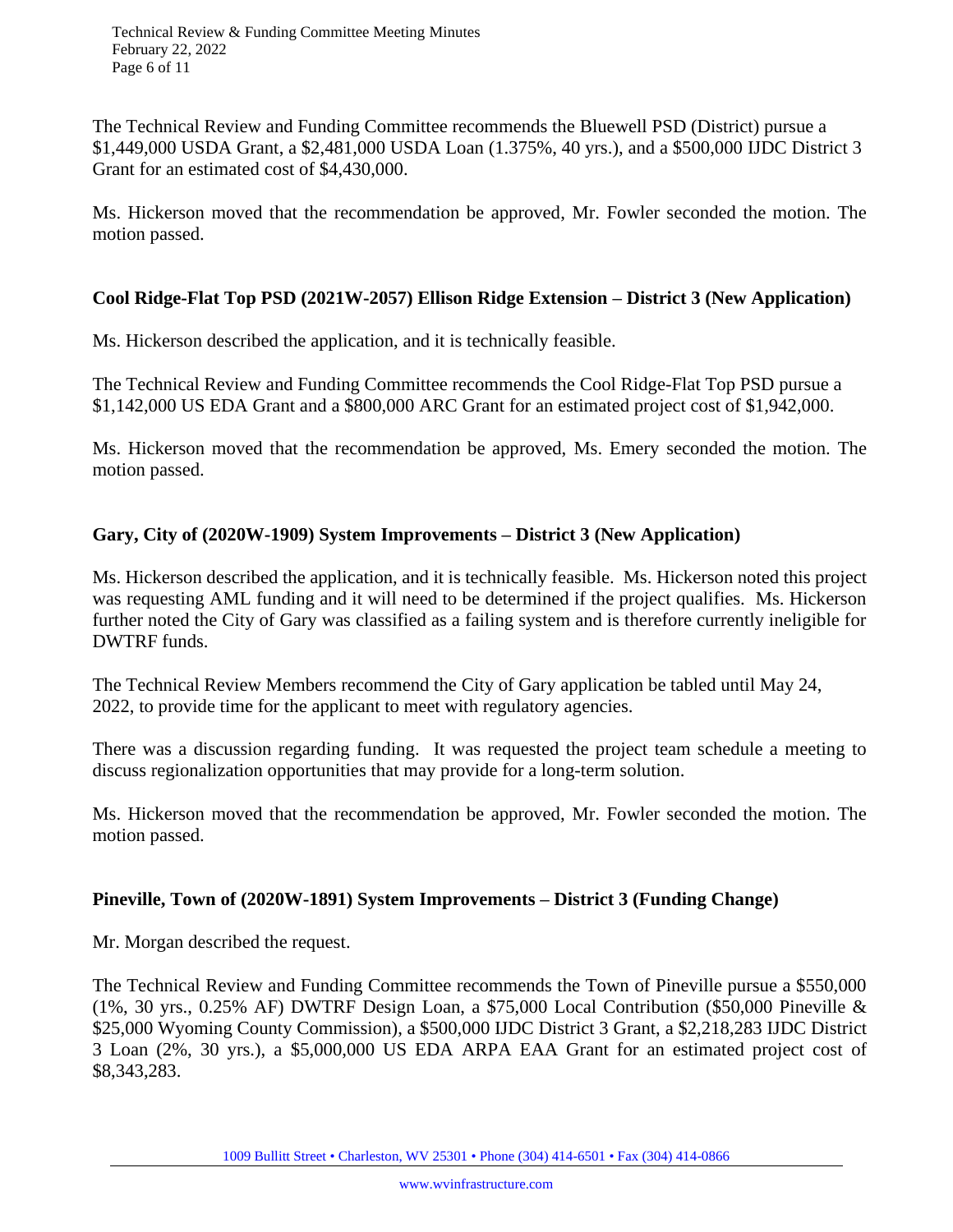Ms. Hickerson moved that the recommendation be approved, Ms. Emery seconded the motion. The motion passed.

#### **Union, Town of (2022C-135) Source of Supply / Critical Need – District 3 (New Application)**

Ms. Hickerson described the application, and it is technically feasible.

The Technical Review Members recommend the Town of Union Critical Need application be tabled until March 22, 2022, to allow time for additional information to be received.

There was a discussion regarding the responses provided. It was requested the project team schedule a meeting to discuss further and clarify the technical concerns.

Ms. Hickerson moved that the recommendation be approved, Mr. Fowler seconded the motion. The motion passed.

#### **Kingwood Water Works (2022C-136) Replacement of 2 PRV Stations / Critical Need – District 1 (Contingent Binding Commitment)**

Mr. Morgan noted the application was returned earlier in the meeting. No action is needed at this time.

### **Kingwood, City of (2022W-2078) System Improvements – District 1 (PFA Binding Commitment Extension)**

Mr. Morgan described the request.

The Technical Review and Funding Committee recommends the City of Kingwood receive a \$17,500 PFA Funds Binding Commitment.

Ms. Hickerson moved that the recommendation be approved, Mr. Fowler seconded the motion. The motion passed.

#### **Kanawha PSD (2016S-1625) Lens Creek Extension – District 2 (Binding Commitment Extension)**

Mr. Morgan described the request.

The Technical Review & Funding Committee recommends the Kanawha PSD binding commitments (\$875,000 IJDC District 2 Grant and \$125,000 IJDC Soft Cost Grant) be extended until September 15, 2022.

Ms. Emery moved that the recommendation be approved, Mr. Fowler seconded the motion. The motion passed.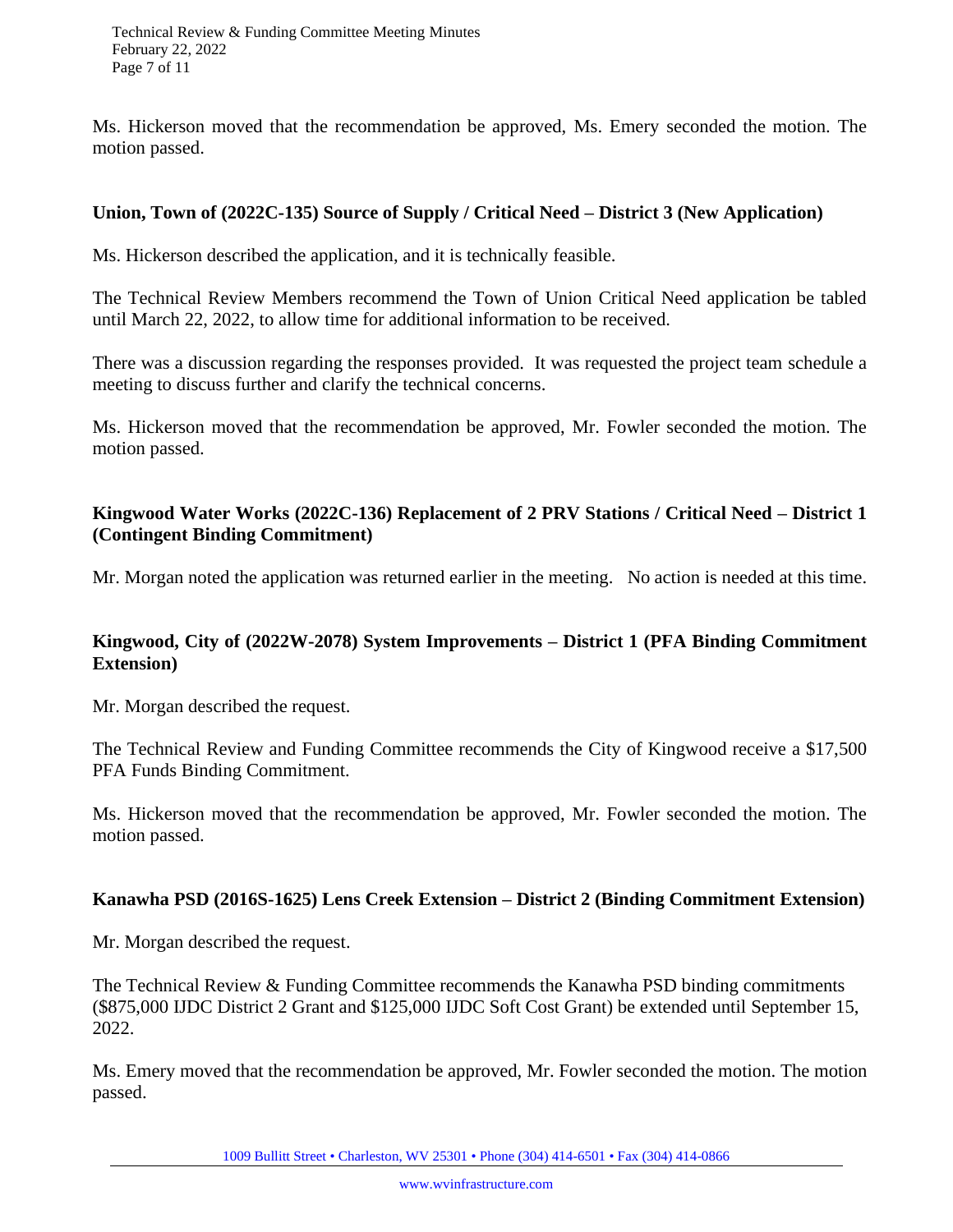#### **Bluewell PSD (2016W-1629) Browning-Lambert Mountain Extension – District 3 (Binding Commitment Extension)**

Mr. Morgan described the request.

The Technical Review and Funding Committee recommends the Bluewell PSD's binding commitment be extended until March 15, 2023.

Ms. Hickerson moved that the recommendation be approved, Mr. Fowler seconded the motion. The motion passed.

#### **Durbin, Town of (2018S-1764) System Improvements – District 3 (Binding Commitment Extension)**

Mr. Morgan described the request.

The Technical Review & Funding Committee recommends the Town of Durbin binding commitment be extended until September 15, 2022.

Ms. Emery moved that the recommendation be approved, Mr. Fowler seconded the motion. The motion passed.

### **Pineville, Town of (2020W-1891) System Improvements – District 3 (Contingent Binding Commitment)**

Mr. Morgan described the request.

Eric Combs (Region 1 Planning & Development Council) provided an update on the project.

Chair Prezioso noted loan money for District 3 will need to be converted over to grant money to provide these funds.

The Technical Review and Funding Committee recommends the Town of Pineville receive a contingent (upon receiving a \$5,000,000 US EDA ARPA EAA Grant) binding commitment for a \$500,000 IJDC District 3 Grant and a \$2,218,283 IJDC District 3 Loan (2%, 30 yrs.) provided the loan funds are converted to grant funds in District 3.

Ms. Hickerson moved that the recommendation be approved, Ms. Emery seconded the motion. The motion passed.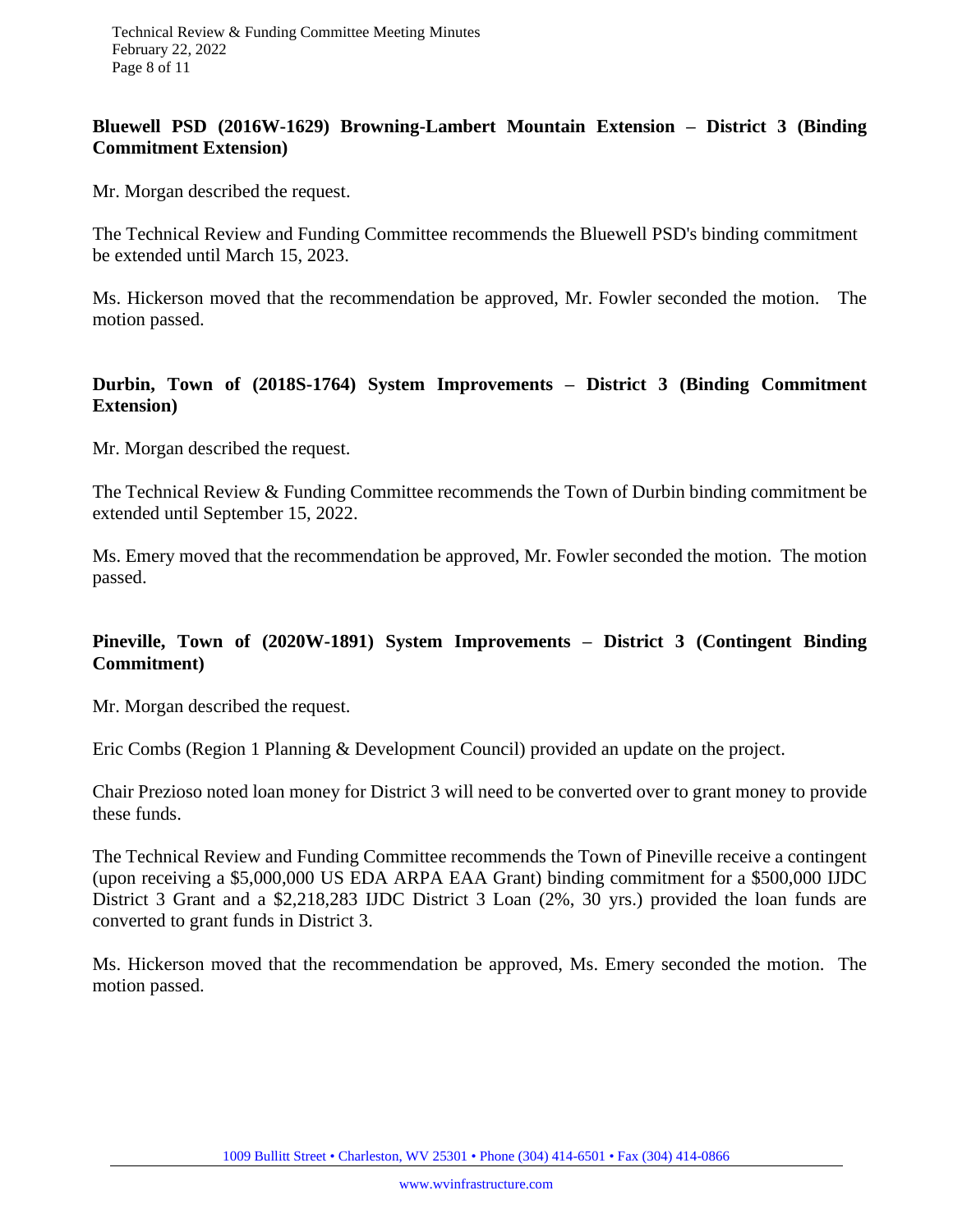#### **Pocahontas County PSD (2021S-2034) Headworks Improvements – District 3 (Binding Commitment)**

Mr. Morgan described the request.

The Technical Review and Funding Committee recommends the Pocahontas County PSD receive a \$942,640 IJDC District 3 Grant and a \$942,640 IJDC District 3 Loan (1%, 40 yrs.) binding commitment for an estimated project cost of \$1,885,280 and recognize these funds will need to be transferred from loan funds to grant funds in District 3.

Ms. Emery moved that the recommendation be approved, Mr. Fowler seconded the motion. The motion passed.

### **Union, Town of (2022C-135) Source of Supply / Critical Need – District 3 (Contingent Binding Commitment)**

Mr. Morgan noted the application for the Town of Union was tabled earlier in the meeting, so no further action is required at this time.

#### **Monongah, Town of (2018S-1780) System Improvements – District 1 (Bid Underrun)**

Ms. Emery described the request.

The Technical Review and Funding Committee recommends the Town of Monongah request to use \$69,810 of bid underrun for a proposed change order to extend repairs on an existing gravity sewer line, to address an increase in equipment costs, and an engineering services agreement amendment be approved.

Ms. Emery moved that the recommendation be approved, Mr. Fowler seconded the motion. The motion passed.

Ms. Radcliff approached the podium and clarified the total amount of the underrun to be returned to the Council was \$324,820.

#### **Elkins Road PSD (2016W-1632) System Improvements III – District 2 (Use of Contingency)**

Ms. Hickerson described the request.

The Technical Review Members recommends the Elkins Road PSD use of contingency request to utilize \$250,000 to: (1) replace 411 existing meters, (2) install a backflow prevention valve and vault, and (3) install asphalt paving at the new office building be approved.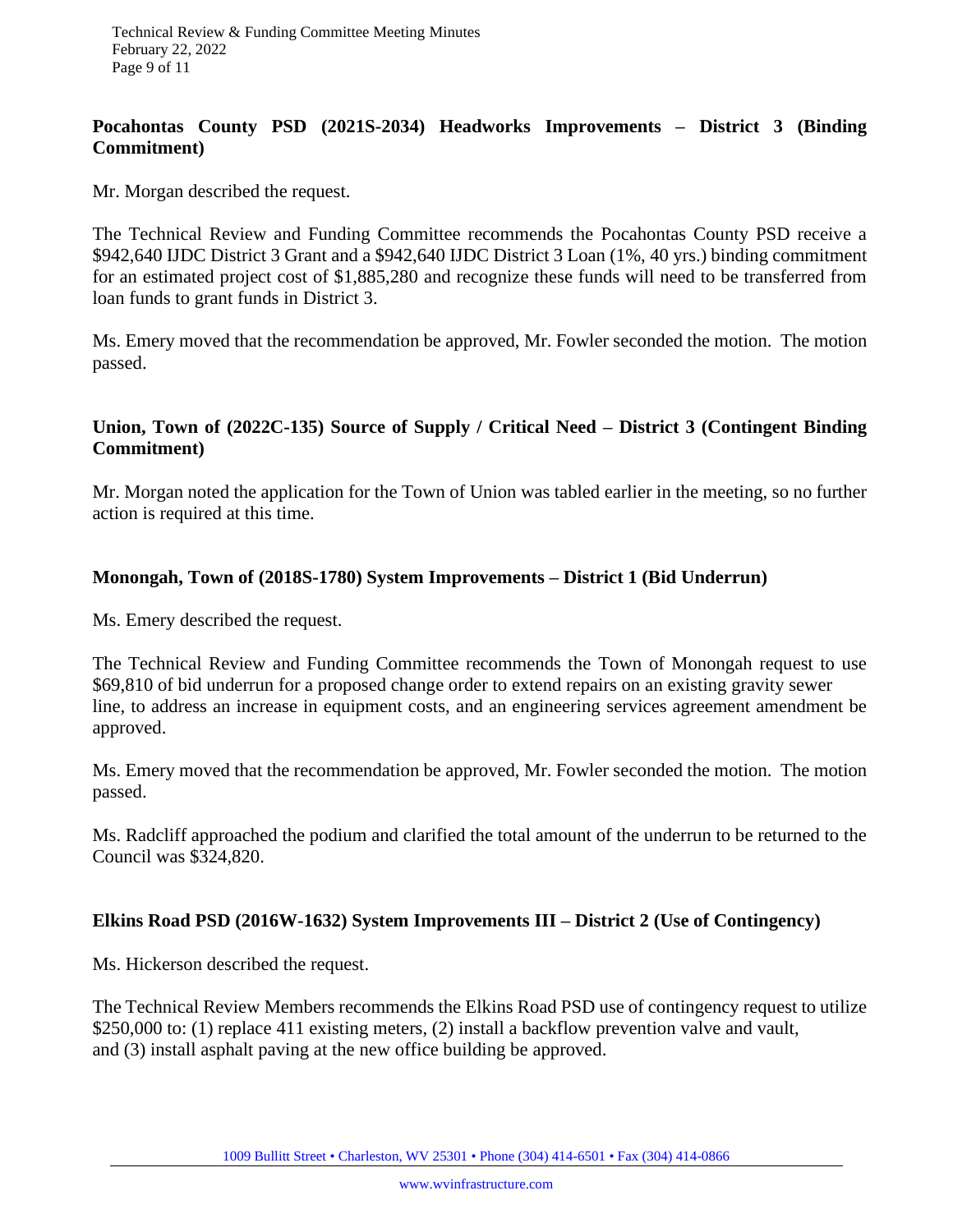Ms. Hickerson moved that the recommendation be approved, Mr. Fowler seconded the motion. The motion passed.

#### **Logan County PSD (2017W-1684) Big Harts Extension – District 3 (Ancillary Project Expenditure)**

Ms. Hickerson described the request.

The Technical Review and Funding Committee recommends the Logan County PSD's ancillary project expenditure request for \$18,907.26 to upgrade telemetry systems be approved.

Ms. Hickerson moved that the recommendation be approved, Ms. Emery seconded the motion. The motion passed.

**Business Items:** None

| <b>Executive</b><br><b>Director</b><br><b>Comments:</b> |                                                                                                                                                                                                                                                                                                                             | Wayne<br>Morgan |
|---------------------------------------------------------|-----------------------------------------------------------------------------------------------------------------------------------------------------------------------------------------------------------------------------------------------------------------------------------------------------------------------------|-----------------|
|                                                         | <b>Funding Program Comments</b><br><b>USDA</b><br>USDA continues to operate under a continuing resolution until<br>March $11th$ . There is limited access to funding at the National<br>level for water and sewer projects. In addition, USDA anticipates<br>a 0.25% increase in the interest rates effective April $1st$ . | Janna<br>Lowery |
|                                                         | US Corp of Engineers                                                                                                                                                                                                                                                                                                        | Leslie Smith    |
|                                                         | The Corp. is still accepting applications for Sections 340 and 571<br>of West Virginia through Monday the 28 <sup>th</sup> .                                                                                                                                                                                                |                 |
|                                                         | AML                                                                                                                                                                                                                                                                                                                         | Roger Earle     |
|                                                         | A memo from the Federal Office of Surface Mining indicates there<br>will be \$140 million for AML reclamation and possibly water<br>projects (sewer projects are not eligible) through the infrastructure<br>money AML received this year. There will be similar amounts for<br>the next 14 years.                          |                 |